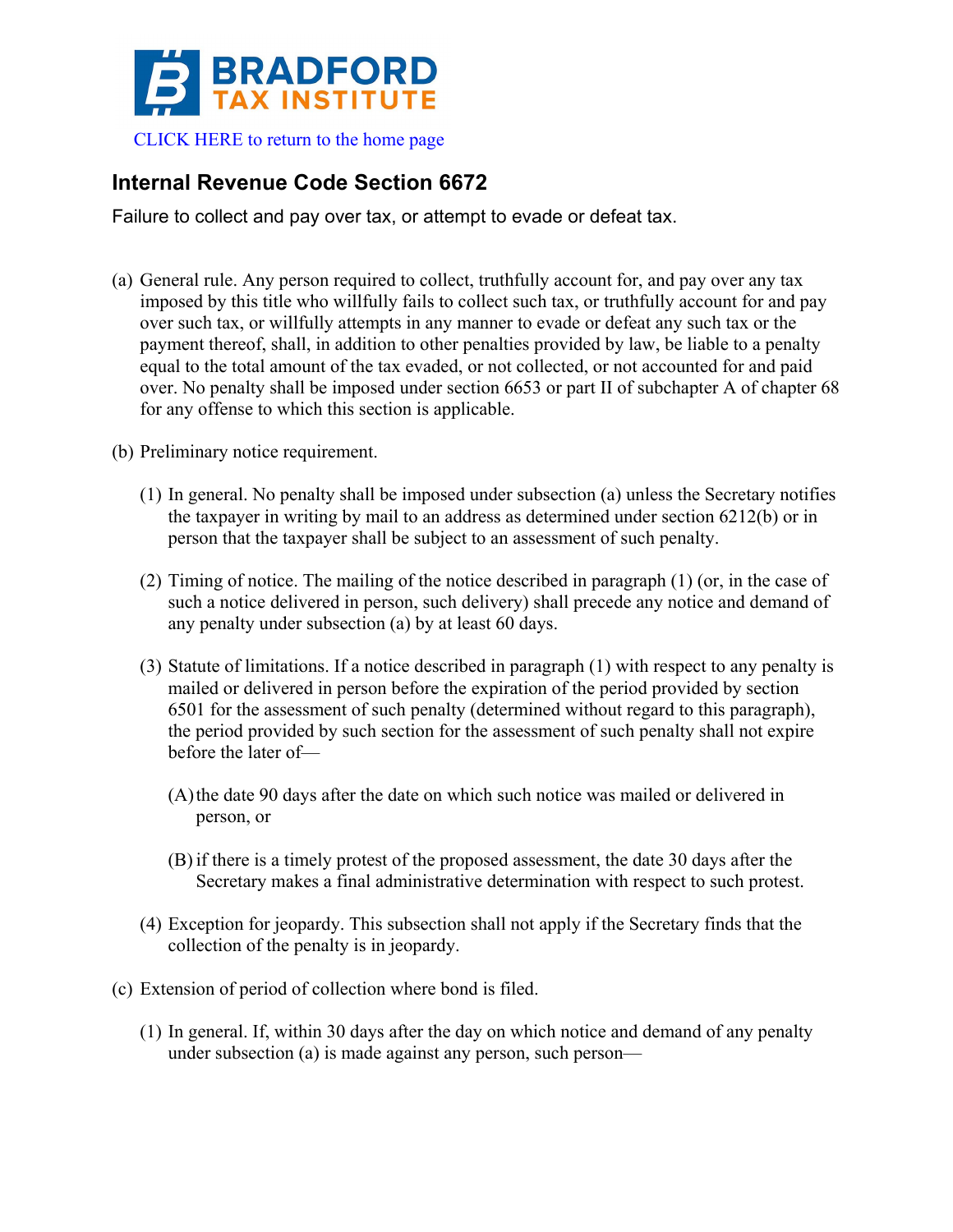- (A)pays an amount which is not less than the minimum amount required to commence a proceeding in court with respect to his liability for such penalty,
- (B) files a claim for refund of the amount so paid, and
- (C) furnishes a bond which meets the requirements of paragraph (3), no levy or proceeding in court for the collection of the remainder of such penalty shall be made, begun, or prosecuted until a final resolution of a proceeding begun as provided in paragraph (2). Notwithstanding the provisions of section 7421(a), the beginning of such proceeding or levy during the time such prohibition is in force may be enjoined by a proceeding in the proper court. Nothing in this paragraph shall be construed to prohibit any counterclaim for the remainder of such penalty in a proceeding begun as provided in paragraph (2).
- (2) Suit must be brought to determine liability for penalty. If, within 30 days after the day on which his claim for refund with respect to any penalty under subsection (a) is denied, the person described in paragraph (1) fails to begin a proceeding in the appropriate United States district court (or in the Court of Claims) for the determination of his liability for such penalty, paragraph (1) shall cease to apply with respect to such penalty, effective on the day following the close of the 30-day period referred to in this paragraph.
- (3) Bond. The bond referred to in paragraph (1) shall be in such form and with such sureties as the Secretary may by regulations prescribe and shall be in an amount equal to 1 1/2 times the amount of excess of the penalty assessed over the payment described in paragraph (1).
- (4) Suspension of running of period of limitations on collection. The running of the period of limitations provided in section 6502 on the collection by levy or by a proceeding in court in respect of any penalty described in paragraph (1) shall be suspended for the period during which the Secretary is prohibited from collecting by levy or a proceeding in court.
- (5) Jeopardy collection. If the Secretary makes a finding that the collection of the penalty is in jeopardy, nothing in this subsection shall prevent the immediate collection of such penalty.
- (d) Right of contribution where more than1 person liable for penalty. If more than 1 person is liable for the penalty under subsection (a) with respect to any tax, each person who paid such penalty shall be entitled to recover from other persons who are liable for such penalty an amount equal to the excess of the amount paid by such person over such person's proportionate share of the penalty. Any claim for such a recovery may be made only in a proceeding which is separate from, and is not joined or consolidated with—
	- (1) an action for collection of such penalty brought by the United States, or
	- (2) a proceeding in which the United States files a counterclaim or third-party complaint for the collection of such penalty.